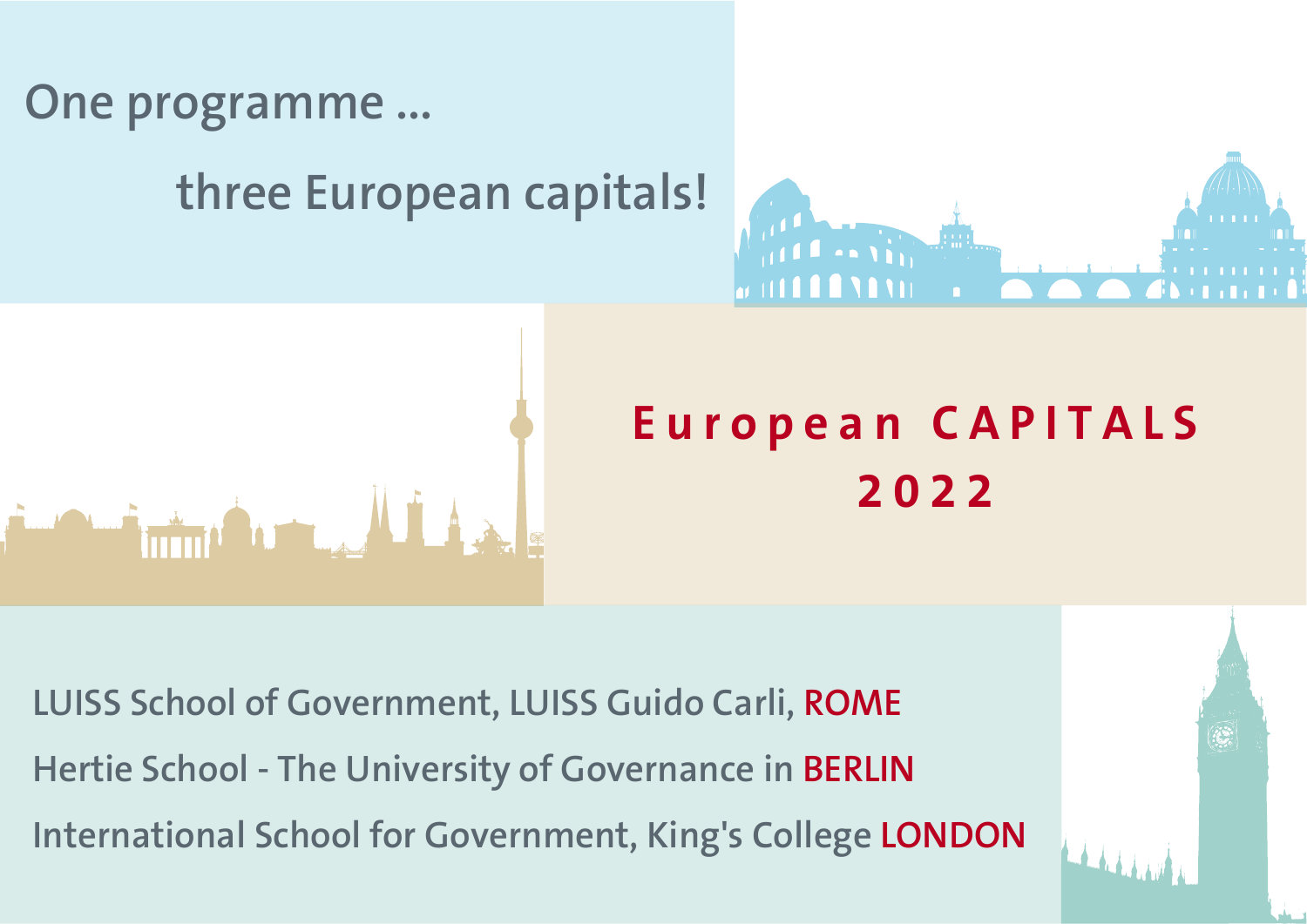

#### Rome module, LUISS School of Government, LUISS Guido Carli

### Italian Public Administration and Policy-Making

The CAPITALS module at the LUISS School of Government in Rome gives participants insights into the structures and processes of governance and policy-making in Italy.

In close collaboration with experts from academia and practice, the 3-day programme covers various topics concerning Italian politics and policy.

Participants start by learning about institutional structures, political processes, and issues that drive Italy's political system. This knowledge is essential in understanding the current trends in Italian politics, but also civil society.

Dialogues with experts also detail the challenges facing Italian policymakers. At the same time, these sessions shed light on the progress Italy has made in recent years.

Focusing on digital services, the seminar covers transformation in management, political participation and security policy.

## **Rome module**

#### **At the end the module participants will have ...**

- **a sound understanding of Italian public administration and policy-making processes.**
- **reflected on where the Italian political system is today, and the historical context that has led to this.**
- **discussed Italian economic policy, in particular the Recovery and Resilience Plan (PNRR).**
- **explored Italian public administration transformation, including digitalising government services, migration management, and other policy areas.**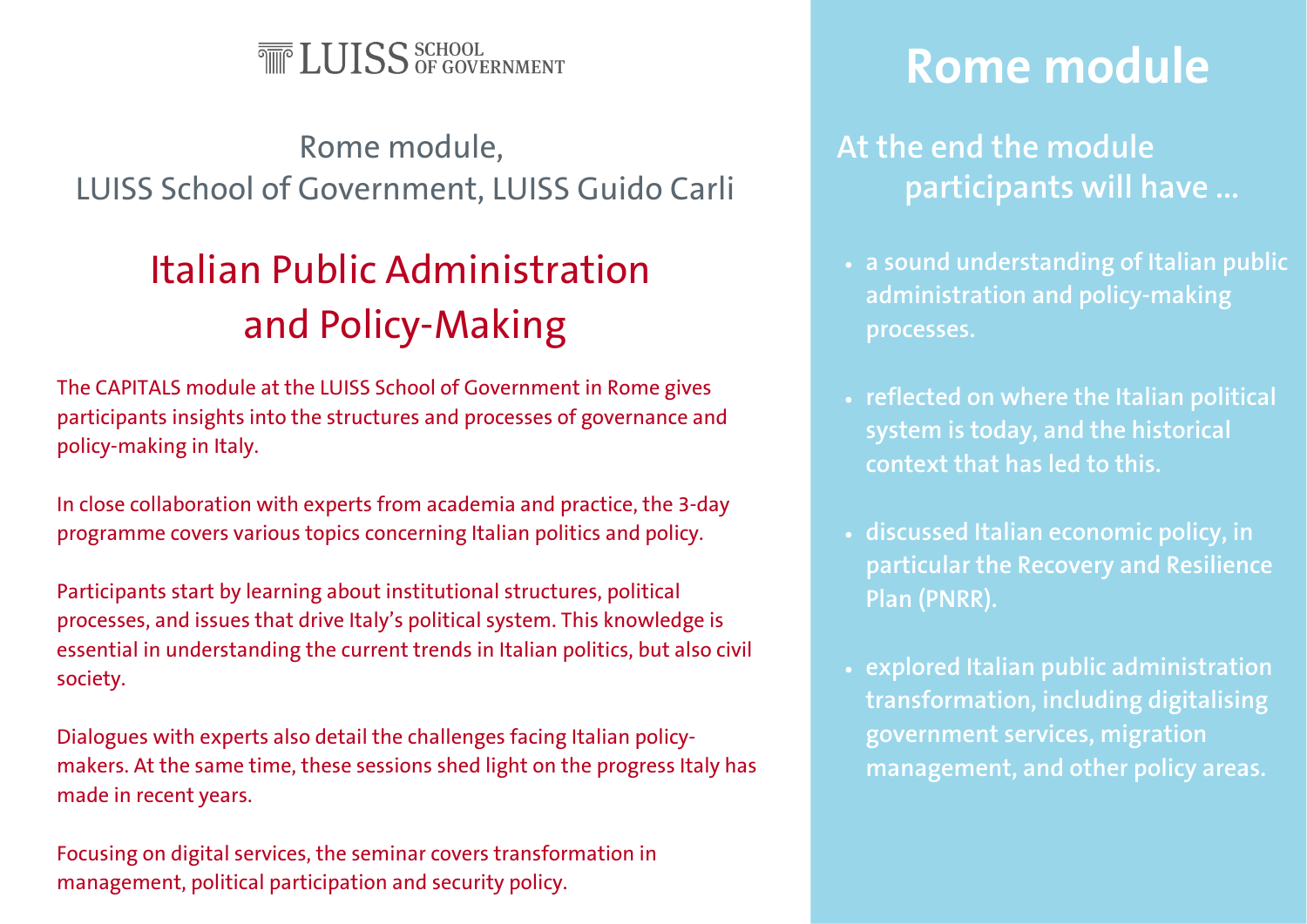

Executive Education

### Berlin module at the Hertie School German Governance and Policy-Making

The CAPITALS module at the Hertie School in Berlin offers the opportunity to experience first-hand German governance and policy-making and interact with experts, policy-makers and practitioners working in and around the German government.

With regards to government structure and public administration, Germany, due to its history, has distinctive characteristics which strongly shape policymaking and public management. Most notably, Germany's highly decentralised system of 'interlocking federalism' requires cooperation between the different levels of government.

The Berlin programme offers various sessions and different formats to better understand the strengths and weaknesses of the German government and policy-making system, and how it has responded to key policy challenges (e.g. digitalisation, Covid-19, welfare and labour market, migration, Germany's foreign policy and its role in the world).

The programme allows participants to reflect on how lessons from Germany can be transferred to other government systems.

## **Berlin module**

**At the end the module participants will have ...**

- **in-depth understanding of German political parties and parliament, as well as processes of coalition building.**
- **explored the challenges and opportunities of digitalization in Germany, including a case study from a federal ministry.**
- **learned about German public administration reform.**
- **explored migration policy in Germany, also in comparison to other European countries.**
- **a sound understanding of European cooperation and Germany's role in the world.**